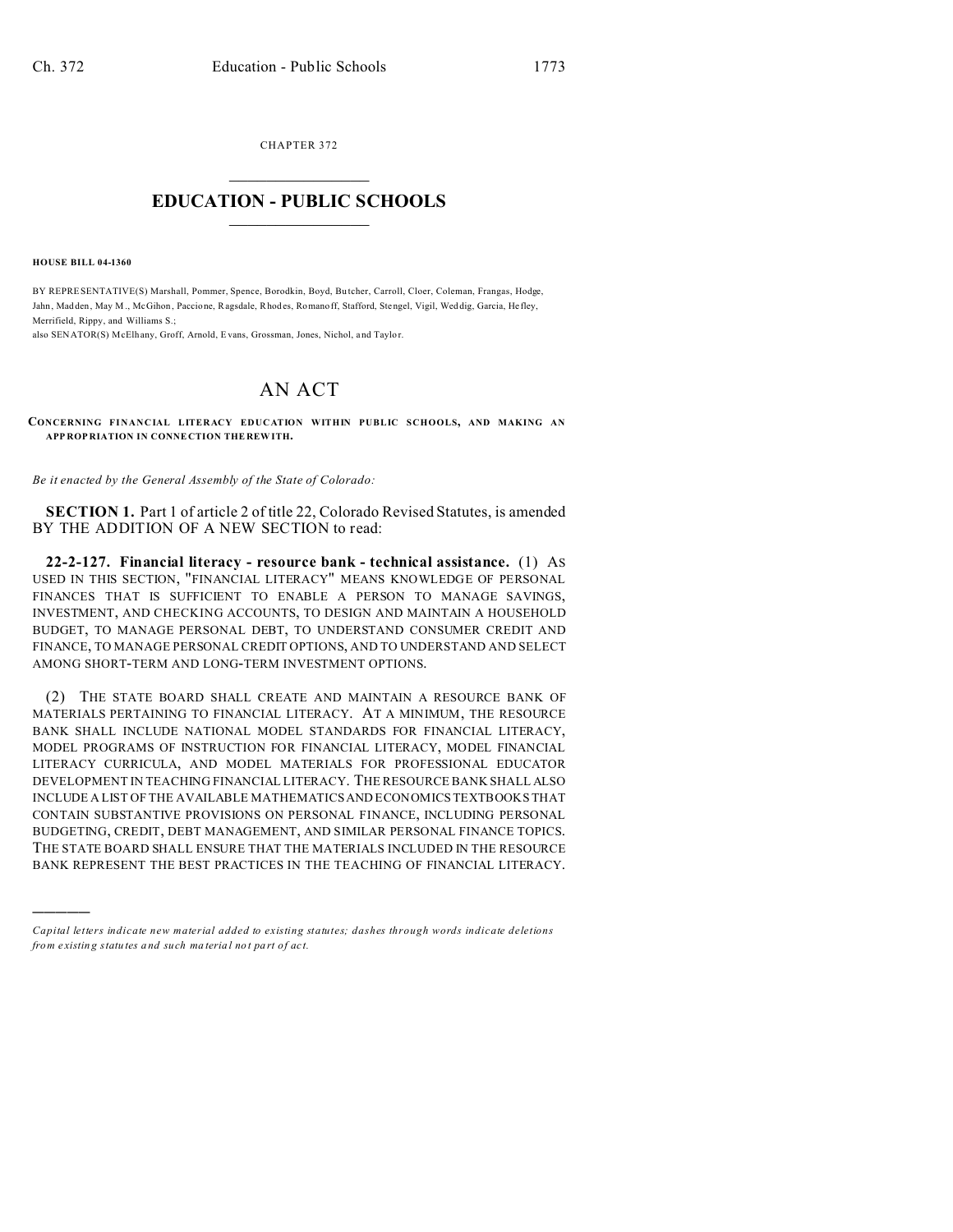THE MATERIALS IN THE RESOURCE BANK SHALL BE AVAILABLE TO SCHOOL DISTRICTS NOT LATER THAN MARCH 15, 2005.

(3) UPON THE REQUEST OF A SCHOOL DISTRICT OR A CHARTER SCHOOL, THE DEPARTMENT SHALL PROVIDE TECHNICAL ASSISTANCE TO THE SCHOOL DISTRICT OR CHARTER SCHOOL IN DESIGNING A CURRICULUM OF FINANCIAL LITERACY.

(4) THE DEPARTMENT SHALL IMPLEMENT THE PROVISIONS OF THIS SECTION TO THE FULLEST DEGREE POSSIBLE WITHIN EXISTING RESOURCES. THE DEPARTMENT SHALL CONTRACT WITH ONE OR MORE ENTITIES FOR THE IMPLEMENTATION OF THIS SECTION.

(5) THE GENERAL ASSEMBLY HEREBY FINDS AND DECLARES THAT, FOR PURPOSES OF SECTION 17 OF ARTICLE IX OF THE STATE CONSTITUTION, CREATION OF ARESOURCE BANK OF MATERIALS PERTAINING TO FINANCIAL LITERACY IS AN IMPORTANT ELEMENT OF AN ACCOUNTABLE PROGRAM TO MEET STATE ACADEMIC STANDARDS AND MAY THEREFORE RECEIVE FUNDING FROM THE STATE EDUCATION FUND CREATED IN SECTION 17 (4) OF ARTICLE IX OF THE STATE CONSTITUTION.

(6) THE DEPARTMENT IS AUTHORIZED TO ACCEPT AND EXPEND ANY GIFTS, GRANTS, OR DONATIONS THAT MAY BE AVAILABLE FROM ANY PRIVATE OR PUBLIC SOURCES FOR THE IMPLEMENTATION OF THIS SECTION. ALL PRIVATE AND PUBLIC FUNDS RECEIVED THROUGH GIFTS, GRANTS, OR DONATIONS PURSUANT TO THIS SUBSECTION (6) SHALL BE TRANSMITTED TO THE STATE TREASURER, WHO SHALL CREDIT THE SAME TO THE FINANCIAL LITERACY CASH FUND, WHICH FUND IS HEREBY CREATED AND REFERRED TO IN THIS SUBSECTION (6) AS THE "FUND". THE MONEYS IN THE FUND SHALL BE SUBJECT TO ANNUAL APPROPRIATION BY THE GENERAL ASSEMBLY FOR THE DIRECT AND INDIRECT COSTS ASSOCIATED WITH THE IMPLEMENTATION OF THIS SECTION. ANY MONEYS IN THE FUND NOT EXPENDED FOR THE PURPOSES OF THIS SECTION MAY BE INVESTED BY THE STATE TREASURER AS PROVIDED BY LAW. ALL INTEREST AND INCOME DERIVED FROM THE INVESTMENT AND DEPOSIT OF MONEYS IN THE FUND SHALL BE CREDITED TO THE FUND. ANY UNEXPENDED AND UNENCUMBERED MONEYS REMAINING IN THE FUND AT THE END OF A FISCAL YEAR SHALL REMAIN IN THE FUND AND SHALL NOT BE CREDITED OR TRANSFERRED TO THE GENERAL FUND OR ANOTHER FUND.

**SECTION 2.** Article 32 of title 22, Colorado Revised Statutes, is amended BY THE ADDITION OF A NEW SECTION to read:

**22-32-135. Financial literacy curriculum.** (1) THE GENERAL ASSEMBLY HEREBY FINDS THAT:

(a) LIFE SKILLS SUCH AS THE ABILITY TO FORMULATE A HOUSEHOLD BUDGET, BALANCE A CHECKING ACCOUNT, READ AND UNDERSTAND THE TERMS AND CONDITIONS OF A CREDIT CARD, AND OTHERWISE MANAGE PERSONAL FINANCES ARE CRITICAL TO A PERSON'S SUCCESS IN TODAY'S ECONOMY.

(b) IN FEBRUARY AND MARCH OF 2000, IN A SURVEY OF HIGH SCHOOL SENIORS DESIGNED TO TEST THEIR KNOWLEDGE OF PERSONAL FINANCE BASICS, THE STUDENTS ANSWERED ONLY FIFTY-ONE AND NINE TENTHS PERCENT OF THE QUESTIONS CORRECTLY, RECEIVING A FAILING GRADE.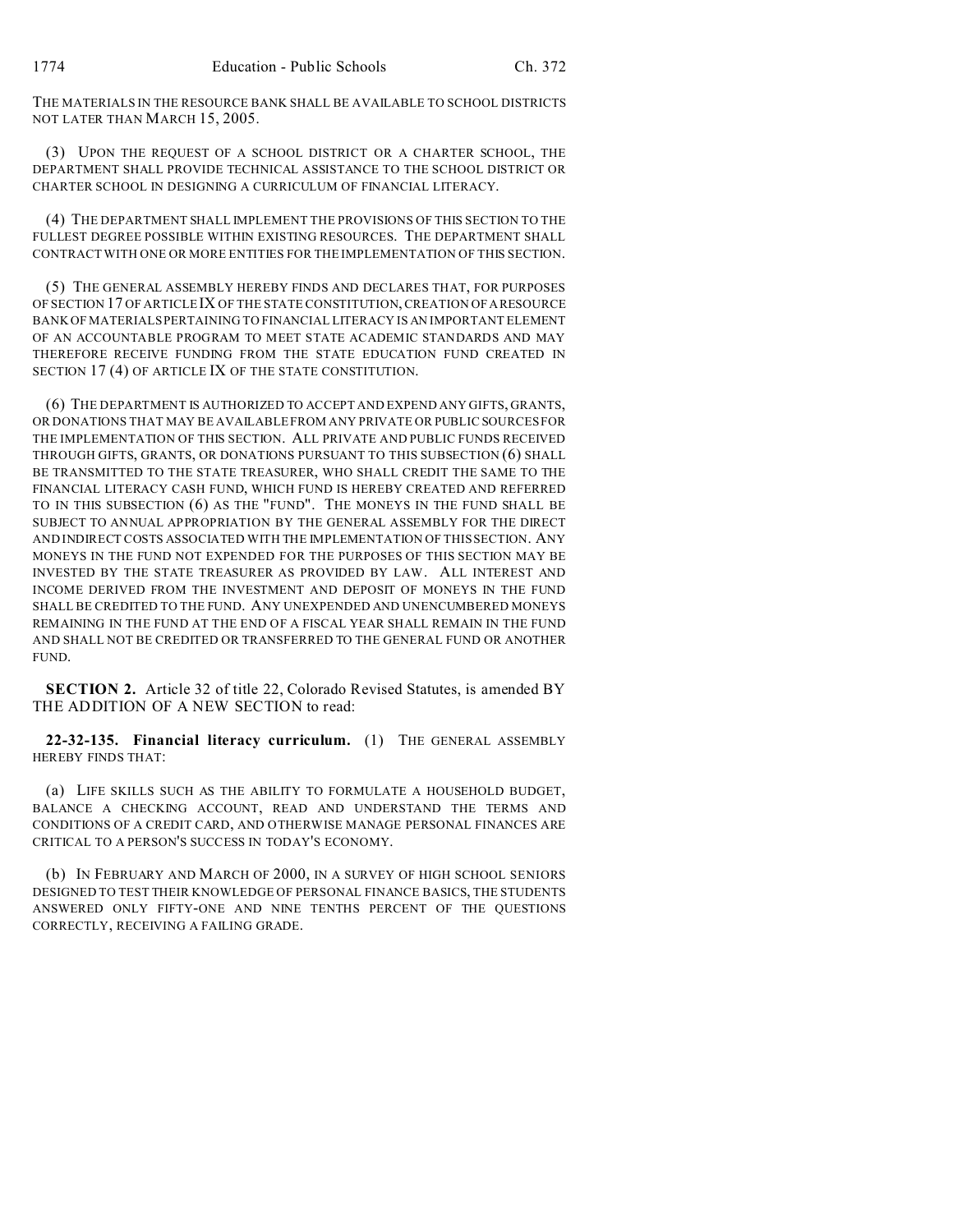(c) MANY STUDENTS GRADUATE FROM HIGH SCHOOL WITHOUT HAVING LEARNED CRUCIAL PERSONAL FINANCIAL MANAGEMENT SKILLS, ALTHOUGH MANY HAVE ALREADY OBTAINED THEIR FIRST CREDIT CARDS.

(d) RECENT STUDIES OF CONSUMER FINANCES BY THE FEDERAL RESERVE BOARD SHOW THAT, AT THE END OF THE THIRD QUARTER OF 1999, HOUSEHOLD DEBT IN THE UNITED STATES TOTALED OVER SIX TRILLION THREE HUNDRED BILLION DOLLARS. ALMOST ONE TRILLION FOUR HUNDRED BILLION DOLLARS OF THIS DEBT WAS CONSUMER CREDIT DEBT, WHILE FOUR TRILLION FOUR HUNDRED BILLION DOLLARS CONSISTED OF MORTGAGE DEBT.

(e) WITH THE RECENT GROWTH IN CONSUMER DEBT AND THE APPARENTLY LOW LEVEL OF EDUCATION AND UNDERSTANDING WITH REGARD TO PERSONAL FINANCES, IT IS IMPERATIVE THAT THE PUBLIC SCHOOLS OF THE STATE PROVIDE STUDENTS WITH A THOROUGH, HIGH-QUALITY CURRICULUM OF FINANCIAL LITERACY TO ENABLE STUDENTS TO UNDERSTAND AND MASTER PERSONAL FINANCE SKILLS, INCLUDING, AT A MINIMUM, MANAGING BANK ACCOUNTS, HOUSEHOLD BUDGETING, UNDERSTANDING AND MANAGING PERSONAL DEBT, AND MANAGING PERSONAL SAVINGS AND INVESTMENT.

(2) AS USED IN THIS SECTION, "FINANCIAL LITERACY" MEANS KNOWLEDGE OF PERSONAL FINANCES THAT IS SUFFICIENT TO ENABLE A PERSON TO MANAGE SAVINGS, INVESTMENT, AND CHECKING ACCOUNTS, TO DESIGN AND MAINTAIN A HOUSEHOLD BUDGET, TO MANAGE PERSONAL DEBT, TO UNDERSTAND CONSUMER CREDIT AND FINANCE, TO MANAGE PERSONAL CREDIT OPTIONS, AND TO UNDERSTAND AND SELECT AMONG SHORT-TERM AND LONG-TERM INVESTMENT OPTIONS.

(3) EACH SCHOOL DISTRICT BOARD OF EDUCATION IS STRONGLY ENCOURAGED TO ADOPT AS PART OF ITS DISTRICT CURRICULUM COURSES PERTAINING TO FINANCIAL LITERACY TO BE TAUGHT IN GRADE-APPROPRIATE COURSES AT THE ELEMENTARY, MIDDLE, JUNIOR HIGH, AND HIGH SCHOOL GRADE LEVELS. WHEN SELECTING MATHEMATICS AND ECONOMICS TEXTBOOKS, EACH SCHOOL DISTRICT IS STRONGLY ENCOURAGED TO SELECT THOSE TEXTS THAT INCLUDE SUBSTANTIVE PROVISIONS ON PERSONAL FINANCE, INCLUDING PERSONAL BUDGETING, CREDIT, DEBTMANAGEMENT, AND SIMILAR PERSONAL FINANCE TOPICS.

(4) EACH SCHOOL DISTRICT BOARD OF EDUCATION IS FURTHER ENCOURAGED TO ADOPT SUCCESSFUL COMPLETION OF A COURSE IN FINANCIAL LITERACY AS A GRADUATION REQUIREMENT.

**SECTION 3. Appropriation.** (1) In addition to any other appropriation, there is hereby appropriated, out of any moneys in the financial literacy cash fund created in section 22-2-127 (6), Colorado Revised Statutes, not otherwise appropriated, to the department of education, for the fiscal year beginning July 1, 2004, the sum of thirty-nine thousand one hundred fourteen dollars (\$39,114), or so much thereof as may be necessary, for the implementation of this act.

(2) If insufficient moneys are credited to the financial literacy cash fund created in section 22-2-127 (6), Colorado Revised Statutes, to fund the appropriation made pursuant to subsection (1) of this section, in addition to any other appropriation, there is hereby appropriated, out of any moneys in the state education fund created in